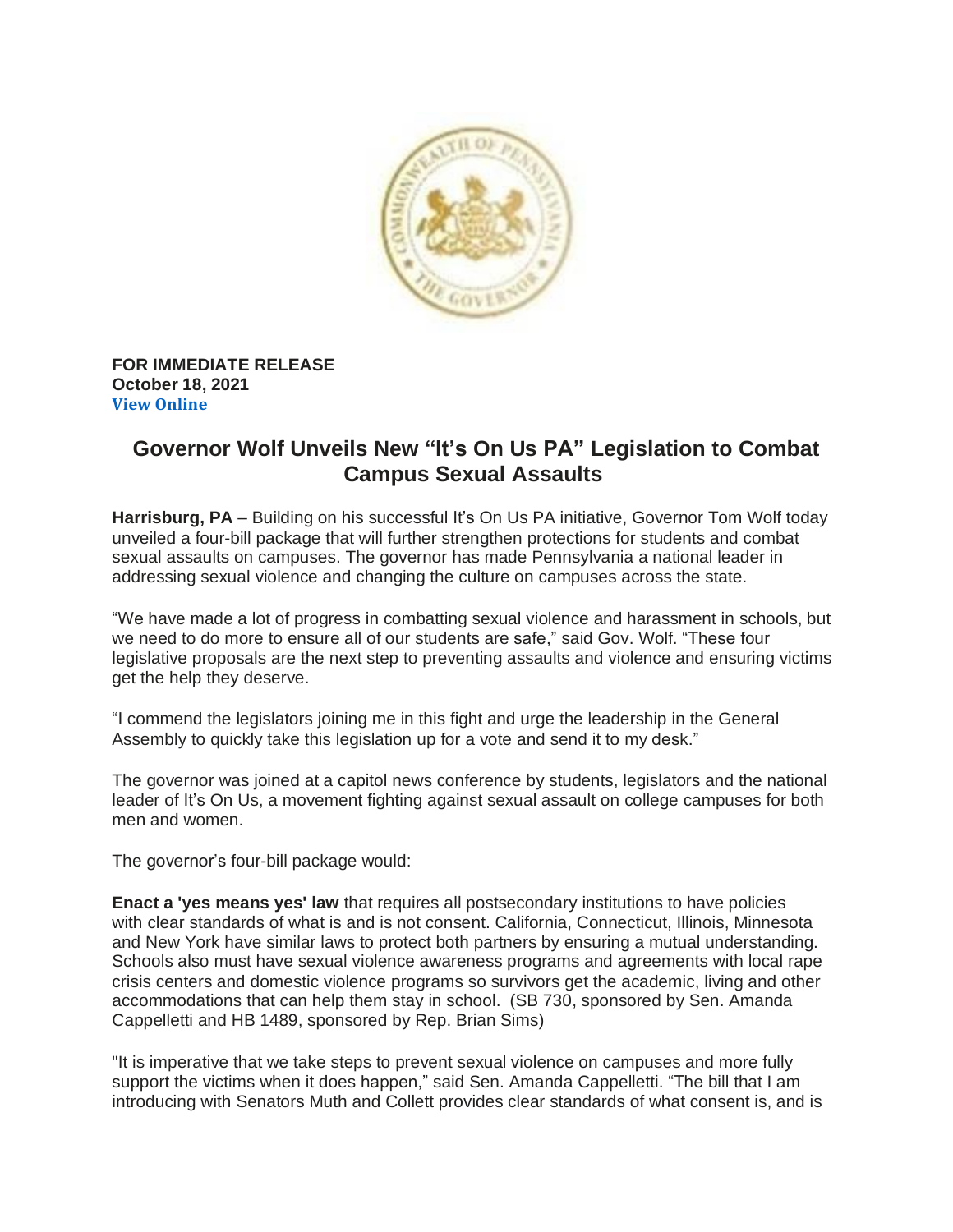not, and would ensure students know where they can access resources in the event of an assault by requiring agreements with local rape crisis centers and domestic violence programs. I'm glad we are working together to comprehensively support the students of Pennsylvania."

"Not only do we need to greatly increase the support for survivors of sexual assault, we need comprehensive and inclusive education on consent," said Rep. Brian Sims. "Educating kids before they arrive on college campuses is the number one way that we can reduce the instances of sexual violence. The children, young people and citizens of Pennsylvania deserve it."

Ari Fromm, a PA State Director for the Every Voice Coalition and University of Pennsylvania student added, "All too often, student survivors are left on their own to figure out what they need, to help themselves heal through trauma while also managing their education and everything else that college entails. This is the first step to addressing survivor dropout. This bill is a chance to take action."

**Strengthen protections for victims of on-campus crime** by requiring the schools to inform victims of their rights and services and to provide protective accommodations or protective measures, if requested by the victim. (SB 909, sponsored by Sen. Steve Santarsiero and HB 1699, sponsored by Rep. Karen Boback)

"Sexual assault and domestic violence remain a problem on college campuses," said Sen. Steve Santarsiero. "Our institutions of higher education have both the opportunity and responsibility to provide support and reasonable accommodations to students who have been the victims of sexual assault and domestic violence. My legislation, Senate Bill 909, will require colleges and universities to inform students of the rights, accommodations, and protective measures available to victims of sexual assault and domestic violence."

"As a former educator and adjunct professor, this is an extremely important issue," said Rep. Karen Boback. "I joined the administration with the 'It's on Us' campaign by introducing legislation to extend protections for victims of crime on college campuses across our Commonwealth. I look forward to seeing this legislation move forward, as October is Domestic Violence Awareness Month as well."

**Teach middle and high school students to know and prevent dating violence, sexual assault, sexual harassment and stalking**. While the Crime Victims Act outlines requirements for expelling a student for an assault on school grounds, this bill requires schools to provide preventative education for students in grades 7-12. This will help students to recognize and stop harmful and dangerous behaviors, relationships and situations, and better prepare young people before they arrive on college campuses. (SB 785, sponsored by Sen. Judith Schwank and HB 1490, sponsored by Rep. Jessica Benham)

"Pennsylvania has had success working with colleges and universities to establish sexual violence reporting systems that ensure all students feel comfortable coming forward," said Sen. Judy Schwank. "However, we need to continue this work and start addressing this issue before students reach college campuses. SB 785 would require schools to teach 7th through 12th grade students to identify and prevent dating violence, sexual assault, sexual harassment, and stalking to help equip young people with these important skills. These measures are proactive and will allow Pennsylvania to continue to make progress on this issue."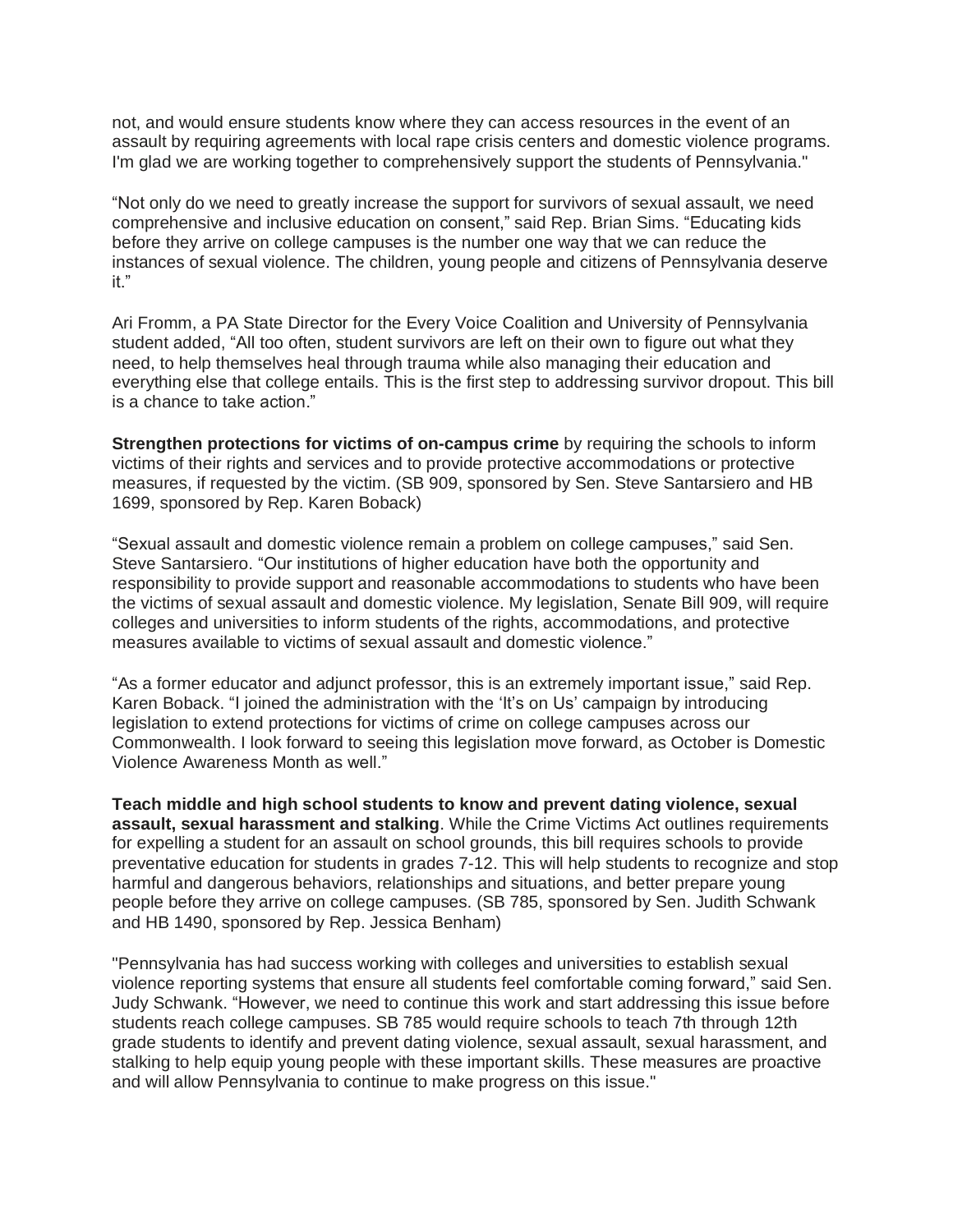"It's on all of us to make sure that every student, regardless of who they are, feels safe and protected on their campus, as well as across the Commonwealth, and has the resources and support they need to succeed," said Rep. Jessica Benham.

**Create a task force to study sexual assault, dating violence, domestic violence and stalking** in grades 6-12 and postsecondary institutions. The Joint State Government Commission would conduct the study to better understand student experiences and improve response efforts. (SR 122, sponsored by Sen. Vince Hughes and HR 108, sponsored by Rep. Carol Hill-Evans)

"The adoption of the 'It's on Us' campaign has been a bright spot for combatting sexual assault and relationship violence at postsecondary institutions across the Commonwealth," said Sen. Vincent Hughes. "Unfortunately, the lack of uniform standards has led to an uneven and inconsistent response among institutions of higher education. The General Assembly needs to adopt Senate Resolution 122 so that we may improve performance and establish consistent responses to sexual harassment, sexual assault, dating violence, domestic violence and stalking."

"As a society we must understand the physical, mental, and emotional toll the trauma of sexual assault has on each individual," said Rep. Carol Hill-Evans. "That is why in June I introduced HR 108, which directs the Joint State Government Commission to conduct a study on the impact of sexual harassment, sexual assault, dating violence, domestic violence and stalking on Commonwealth students enrolled in grades 6 through 12 and beyond. We simply must begin having these discussions earlier in our students' educational experience with the hope of having a positive impact as they transition to postsecondary institutions and through life. Thank you to Governor Wolf for his statewide initiative following the national It's On Us campaign to involve everyone in preventing sexual assault."

The first several weeks of the fall semester is commonly referred to as the "Red Zone" when sexual assault increases, especially among freshman women.

According to the National Intimate Partner and Sexual [Violence](https://www.cdc.gov/violenceprevention/datasources/nisvs/index.html) Survey (NISVS) by the Centers for Disease Control and Prevention (CDC), there are more than 418,000 victims of sexual violence under age 18 in Pennsylvania. Nationwide, one in three female victims experience rape between the ages of 11 and 17 and one in four male victims experiencing rape before the age of 10.

"I am proud to stand here today with Governor Wolf, Pennsylvanian Students, and the legislators who will carry these bills in the Pennsylvania Legislature," said Tracey Vitchers, executive director, It's On Us. "These bills would strengthen the rights of students, and require colleges and universities, as well as K-12 schools across the commonwealth to do better by our youth and young adults. By passing these critical pieces of legislation we will make strides to prevent sexual assault and protect the rights of student survivors across the commonwealth."

"The Pennsylvania Coalition Against Rape is grateful to join Governor Wolf in support of survivors of campus sexual assault. The It's On Us legislative package will help strengthen sexual assault prevention and response on college campuses throughout the state and ensure students impacted by sexual assault and abuse have access to the support of rape crisis centers," said Karen Baker, CEO, Pennsylvania Coalition Against Rape.